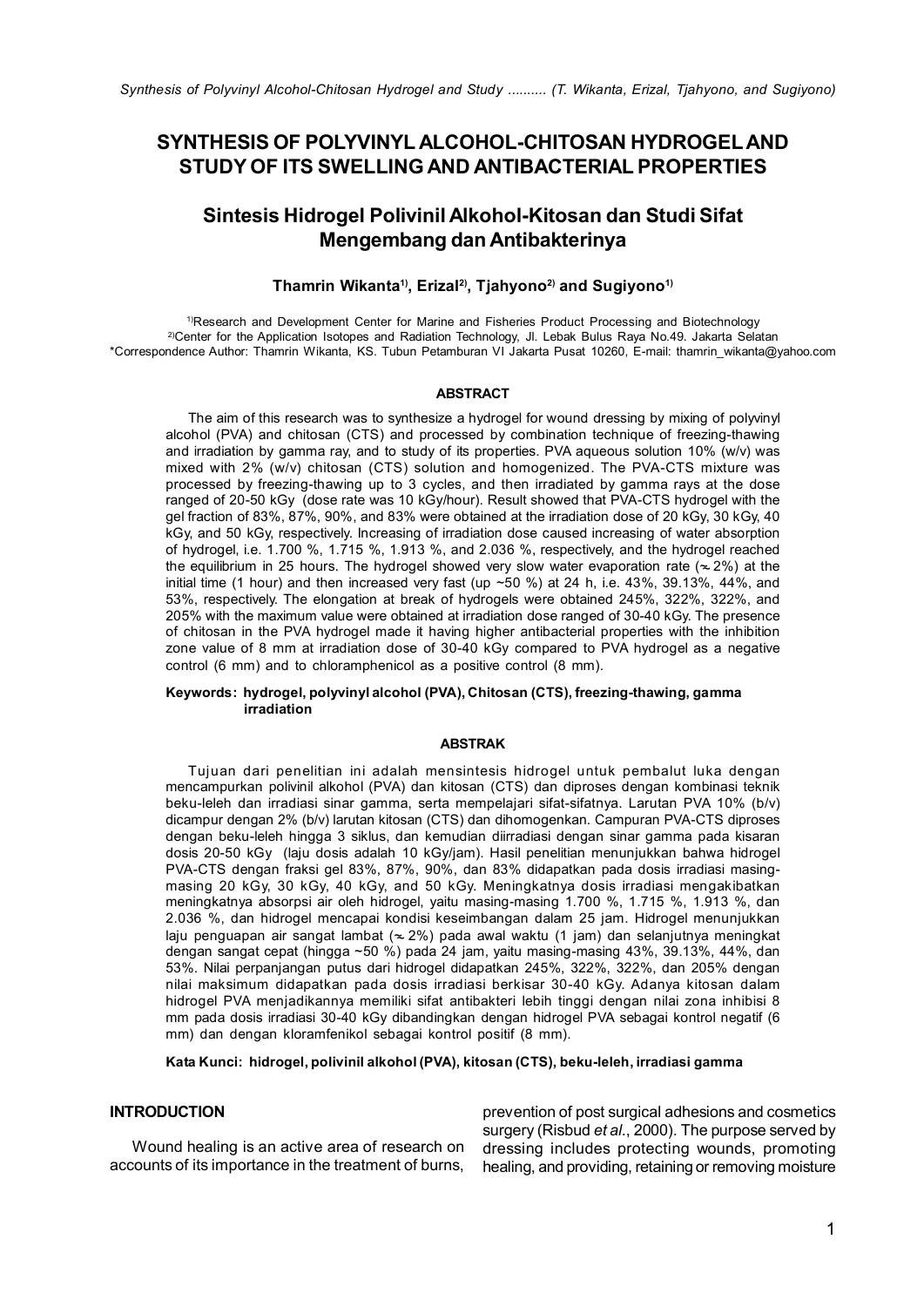(Park & Barbul, 2004). Hydrogels are cross-linked hydrophilic polymer networks which absorb large amounts of water. Hydrogel wound dressing has humectants properties such that the wound is kept hydrated to prevent any scabbing or drying out so that the wound is allowed to heal from inside out. The absorption of secretion causes an expansion of the hydrogel making room for the inclusion of foreign bodies such as bacteria detritus and odor molecules that are irreversibly taken up along the liquid (Pai *et al*., 2006).

Based on their similar physical properties to human tissues and their excellent tissue compatibility, hydrogels have been studied extensively for biomedical applications. They can be used as soft contact lenses (Dillehay & Miller, 2007; Cheng *et al*., 2004), tissue engineering scaffold (Seng *et al*., 2012), controlled drug-release vehicles (Barndl *et al*., 2010) and wound dressings (Wang *et al*., 2012). Hydrogels have many advantages as wound dressings, for instance, absorb excess of wound exudates, protect the wound from secondary infection and effectively promote the healing process by providing a moisturized wound healing environment. They also can be removed without causing trauma to the wound (Thomas, 2007).

Polyvinyl alcohol (PVA) is a water-soluble polyhydroxy polymer. It has been used in practical applications because of its easy preparation, chemical resistance and physical properties, biodegradable, and cheap (Anon., 2006; Stasko *et al*., 2009). Chitosan (CTS), partially deacetylated of chitin, is a well known material in the wound dressing field. It has an excellent antibacterial activity, biodegradability, hemostatic, and biocompatibility (Goosen, 1997; Tombs & Harding, 1998; Liu *et al*., 2001; Panos *et al*., 2008). The use of chitosan as an additive in hydrogels can improve its performance for wound dressing. Chemical structure of PVA and CTS are presented in Fig. 1.

Hydrogels can be prepared by irradiation, freezingthawing or chemical methods. Irradiation is considered to be a suitable tool for the formation of hydrogel. The main disadvantage of hydrogel prepared by irradiation is their poor mechanical strength. In addition, the technique is easy control of processing, no necessity to add any initiators or cross-linkers which may be harmful and difficult to remove, and possesses the possibility of combining hydrogels formation and sterilization in one technological step. Hydrogels of PVA in aqueous solutions prepared by freezing-thawing have shown many interesting properties (Stasko *et al.*, 2009). The main disadvantages of this hydrogel are its opaque appearance and the limited swelling capacity and thermal stability. They have good mechanical strength, stable at room temperature, and with no initiators or cross-linkers.

Up to date, much work have been done on preparing hydrogels by irradiation (Erizal & Chosdu, 2009; Erizal *et al*., 2011) or by freezing-thawing (Lopergolo *et al*., 2002; Nugent *et al*., 2005; Zhao *et al*., 2003; Bajpai & Saini, 2005). However, there is very little information on preparation of hydrogels by combining the two processing techniques (Nho & Park, 2002; Erizal *et al*., 2011), especially by freezingthawing followed by irradiation.

In this research, PVA hydrogels containing chitosan was prepared by combination technique of freezing-thawing and followed by γ-irradiation. The properties of the hydrogel including the gel fraction, the water absorption, the water evaporation rate, and the antibacterial properties were investigated.



Figure 1. Repetitive units on the chemical structure of chitosan and polyvinyl alcohol.  $A= D-glucosamine$ ; and  $B = N-acetyl-D-glucosamine$ ;  $P = Polyvinyl alcohol$ .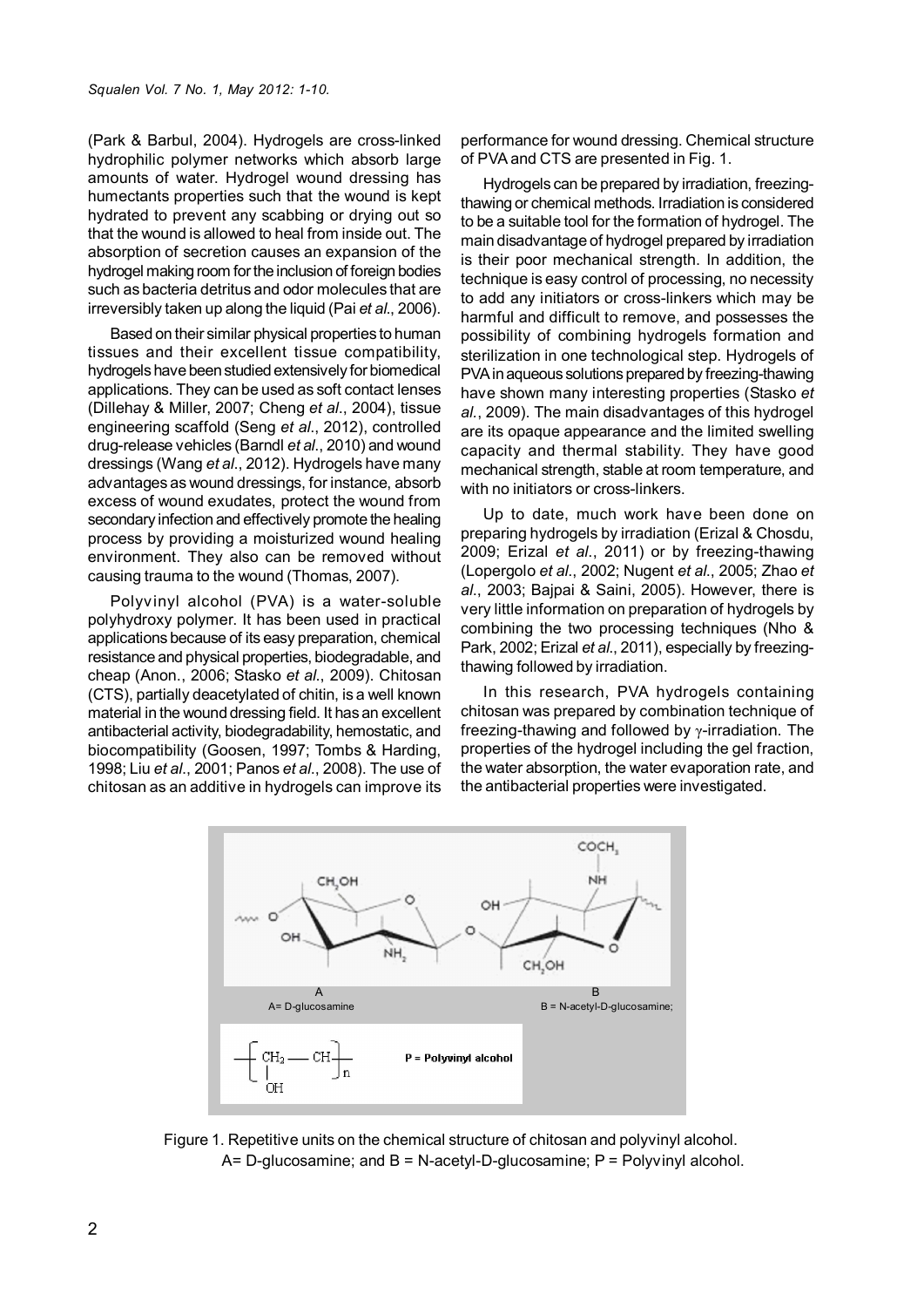# MATERIAL AND METHOD

# **Materials**

Polivinyl alcohol (PVA) with molecular weight of 72000 was purchased from Merck and used without any pretreatment. Chitosan (CTS) was purchased from Biotech Surindo, Indonesia with degree of deacetylation of 92 %. Acetic acid was purchased from Merck. All chemicals were of analytical grade and distilled water was obtained in our lab using aqua distilator.

The 7 (seven) species of bacteria indicator namely *Staphylococcus aureus, Salmonella typhimurium, Escherichia coli, Pseudomonas aerouginosa, Streptococcus* sp.*, Bacillus stearothermophillus, and Bacillus subtilis* were obtained from collection of bacteria culture laboratory at Research and Development Center for Marine and Fisheries Product Processing and Biotechnology.

# Preparation of PVA-CTS Hydrogel

A 10% (w/v) of PVA solution was prepared by dissolving PVA in distilled water and autoclaving at 121 $\degree$ C for 20 minutes. A 2% (w/v) of chitosan solution was prepared by dissolving chitosan in 1% acetic acid solution. Both of solutions were mixed and homogenized by stirring at room temperature to get the final volume of 500 mL. The mixture was poured into polyethylene plastic bags, dimension of (20 cm x 10 cm x 0.5 cm), sealed and kept it in freezer at - 80°C for 2 hours, then was thawed at room temperature for 1 h ( this is called as 1 cycle). The process of freezing-thawing was repeated for 3 cycles. Finally, all the samples were irradiated by gamma rays from  $60^{\circ}$ Co source at the doses of 20 kGy, 30 kGy, 40 kGy, and 50 kGy (dose rate: 10 kGy/h) at room temperature. The hydrogels were washed directly for gel fraction determination and the rest were used for swelling studies. Each treatment was done in triplicate.

# Gel Fraction

The hydrogel samples (2 cm x 2 cm x 0.5 cm) were put in the glass cup containing excess distilled water and were taken into shaker incubator at room temperature for 24 h, to remove the soluble fraction. The gels were dried under vacuum to constant weight. The insoluble fraction in the samples was determined gravimetrically and calculated as follow:

Gel Fraction (%) = (W<sub>2</sub>/W<sub>1</sub>) x 100%

where W $_{\textrm{\tiny{\overline{1}}}}$  is the initial weight of the gel and W $_{\textrm{\tiny{\overline{2}}}}$  is the weight of dry gel after extraction.

### Water Absorption

The water absorption of hydrogel was determined by gravimetric method. The gel samples (dried to constant weight) were immersed in a glass cup containing excess distilled water at room temperature. The hydrogel were periodically weighed after the water on the gel surface was removed with a filter paper. The water absorption was calculated as follow:

Water absorption =  ${(Ws-Wd)/Wd} \times 100\%$ 

where Ws is the weight of the swollen gels at time t and Wd is the initial weight of dried gels.

# Elongation at Break

Elongation at break is an important physical parameter of hydrogel representing its elasticity, and measured based on ASTM standard method by using Instron tester instrument. The hydrogels were moulded with dumbbell for the preparation of the standard size measurement. Both ends of the pieces were firmly clamped in the jaws of a testing machine. One jaw was fixed and the other was movable. The movable jaw moved at the rate of 30 mm/min at room temperature. The resultant data was showed at the recorder. This procedure was repeated for three times for each result. The elongation at break was calculated as follow:

Elongation at break =  $L_1/L_0 \times 100\%$ 

Where  $\mathsf{L}_{_{\mathrm{o}}}$  is the initial length and  $\mathsf{L}_{_{1}}$  is the final length.

# Antibacterial Assay

Antibacterial activity of PVA-CTS hydrogels were tested using Kirby-Bauer method (Rollins & Joseph, 2000) against seven species bacteria, *Escherichia coli (E. coli), Staphylococcus aureus, Bacillus stearothermophilus, Salmonella typhimurium, Streptococcus* sp., *Pseudomonas aeroginosa, Bacillus subtilis.* As a negative control was disc blank (PVA hydrogel disc), a positive control was chloramphenicol (PVA hydrogel disc + 100 ppm chloramphenicol), and a treatment was PVA-CTS hydrogel disc. At amount of 15 mL agar Mueller Hinton was poured into 90 mm petridish until solidification. At about 10<sup>5</sup> CFU/mL microbial culture suspension was spread over the surface of a sterile agar plate evenly by a sterile swab, then added another 15 mL agar solution, homogenized and waited at room temperature until the plates cooled down. The hydrogels treatment and control were applied on the centre of plates and the mixture was kept at 37°C for 48 hour. The antibacterial inhibition of hydrogel was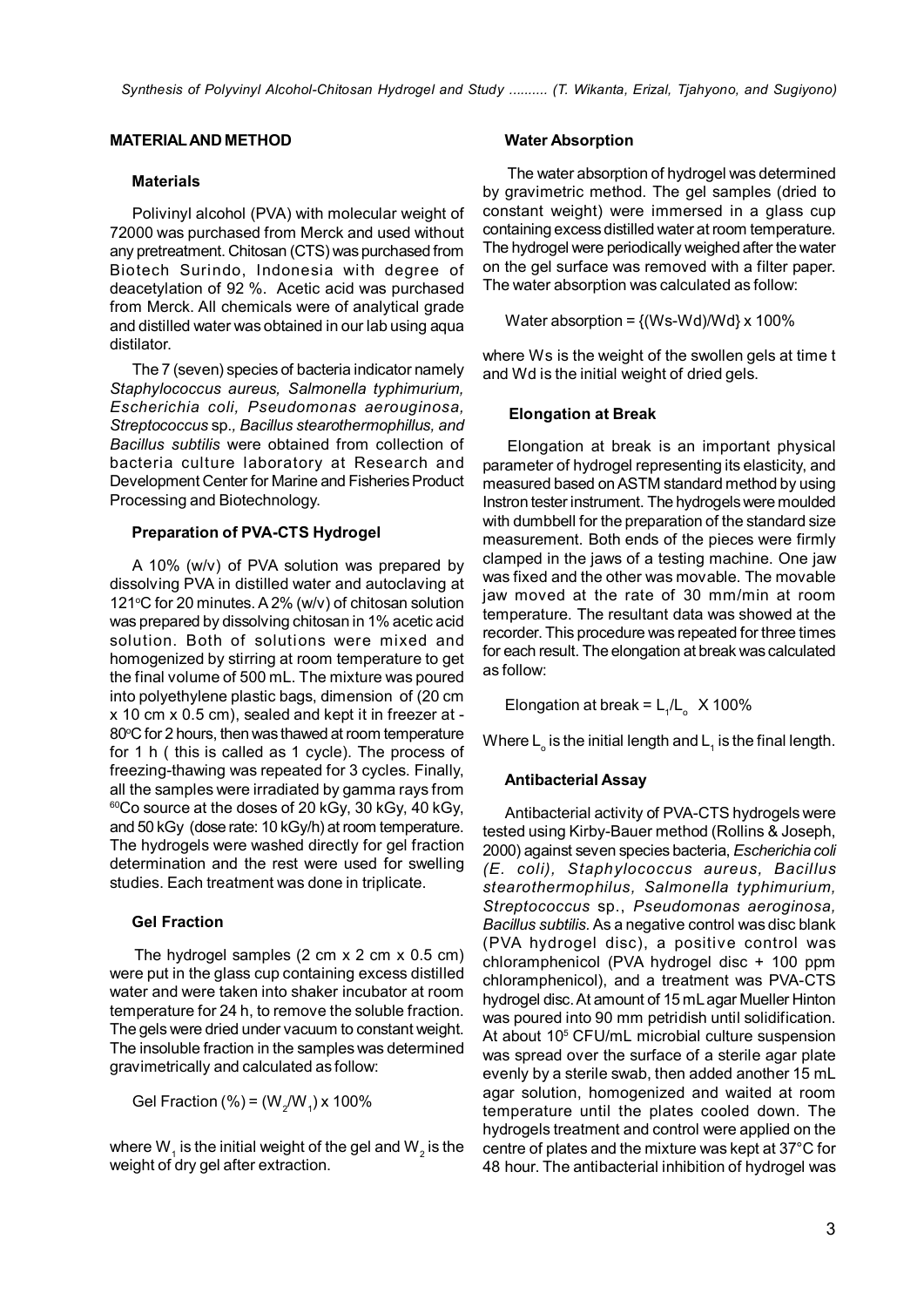

Figure 2. Effect of Gamma irradiation on polyvinyl alcohol polymer in aqueous solution, crosslinking and degradation reaction (Sakurada & Ikada, 1963).



Figure 3. Effect of gamma irradiation on polyvinyl alcohol polymer in aqueous solution (Sakurada & Ikada, 1963). Interpenetrating polymer network (IPN) formed on PVA-CTS (Hoarea & Kohaneb, 2008).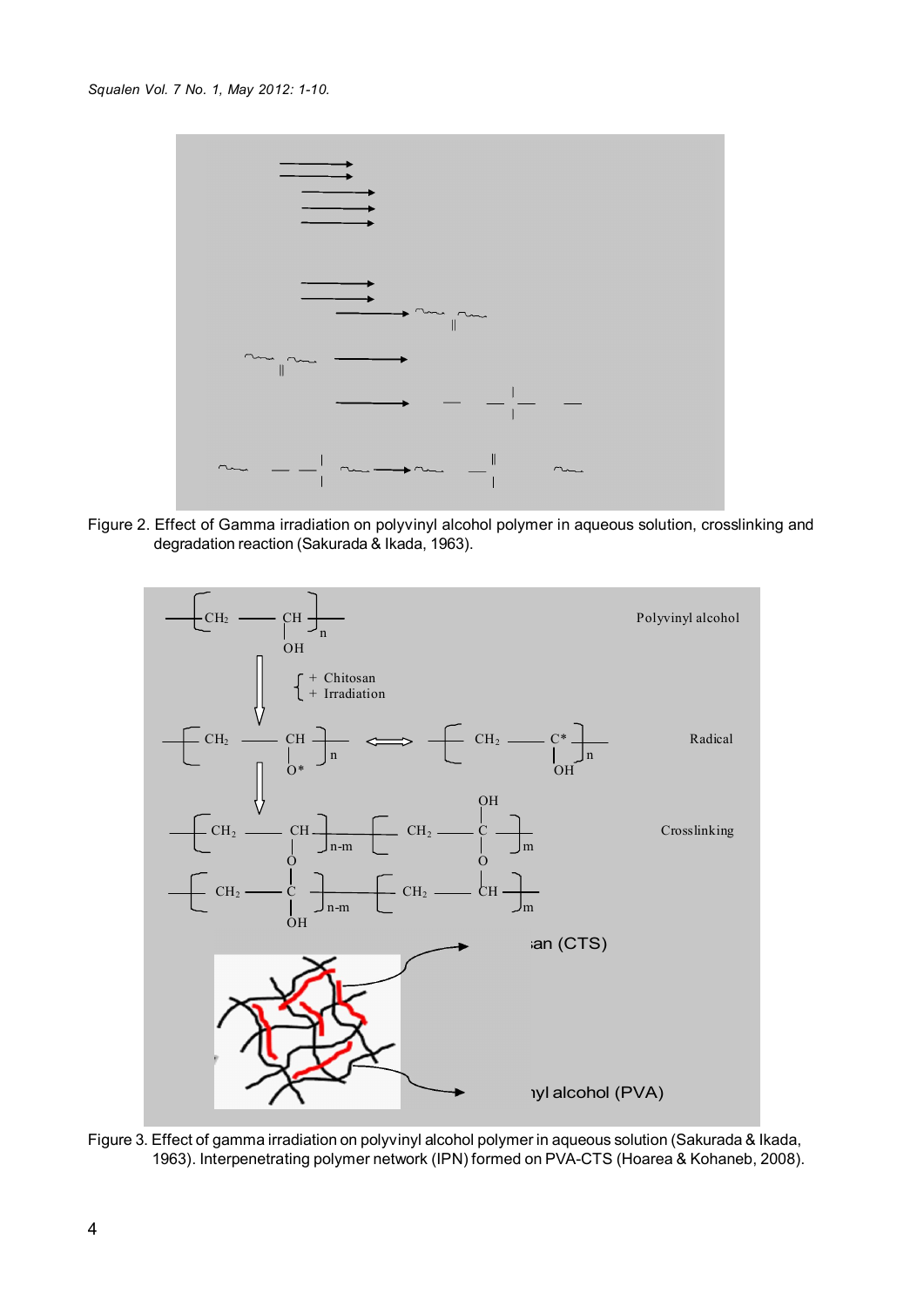determined by measuring the diameter of each clear zone in millimeter at around of gels using a ruler provided. All of the operation procedures were done under aseptic condition.

# RESULT AND DISCUSSION

When irradiation from source interacts with a polymer material, the polymer absorbs its energy and active species such as radicals are produced, thereby, initiating various chemical reaction. Crosslinking and degradation are two competing process that always co-exist under radiation (Mishra *et al*., 2007).

In brief, there was a mechanism of crosslinking and degradation on this material when it is exposed to the irradiation. Let say, P is a symbol of PVA, and P\* is a radical produced as a result of hydrogen abstraction from the main-chain, and the radiolysis of PVA aqueous solution can be described in Fig. 2 and Fig. 3 (Sakurada & Ikada, 1963). The amount of P\* produced by reaction (2) is very small compared to that produced by reaction (3) and (4). The rate of reaction of (7) is generally consider to be much higher than that of (5).

# Gel Fraction

The variation of gel fraction of PVA-CTS hydrogels versus irradiation dose on hydrogels is presented in Fig. 4. It shows that the increase of the irradiation dose, the gel fraction of hydrogels gradually increased from 80% to 85% at the irradiation dose of 20 kGy and 30 kGy, respectively, and reached the maximum value of gel fraction of 90 % at the irradiation dose of 40 kGy. Then, the gel fraction decreases until 80% at the irradiation dose of 50 kGy. Thus, there is a significant decrease in the gel fraction value as the irradiation dose increased in the range of this study. This result indicates that the PVA-CTS hydrogels with

high gel fraction of 90% can be obtained in the presence of 2% chitosan at the irradiation dose of 40 kGy.

Rekso & Sunarni (2009) used 10% PVA and CTS solutions with the ratio of PVA-CTS as 80% : 20% and irradiated the polymer at the dose of 20 kGy, 30 kGy, and 40kGy. He obtained the gel fraction of the polymer as 76.4%, 86.3%, and 87.4%, respectively. This gel fraction result is lower compared with our result by using the ratio of PVA-CTS as 83.33% :17.67% and same irradiation dose, i.e. 83%, 87%, and 90%. Hydrogel of PVA-CTS blend has the higher gel fraction then PVA alone. Based on those data, the higher the CTS content in the hydrogel, the lower the gel fraction.

Chitosan is a natural polysaccharide, which is degraded on irradiation by breakdown of the main chains (Hien *et al*., 2012). However, in this study PVA is the main component that is known as a polymer and crosslinked in aqueous medium (Zheng *et al*., *2008)*. When the mixture of PVA-CTS is freezedthawed and then it is irradiated, the interpenetrating polymer network (IPN) is formed (Fig. 3) with the chemical crosslink of PVA and physical crosslink of CTS (Herman *et al.*, 2009). Soerens *et al*. (2005, USA Patent 6967261) and Yang *et.al* (2008, USA Patent 20090297587) reported that the hydrogels with the gel fraction of ~80 % are suitable to be applied as wound dressings. It means that based on gel fraction, all treatments used in this research are met the requirement for wound dressing, and the best one is resulted from irradiation dose of 40 kGy.

#### Water Absorption

The water absorption of PVA-CTS hydrogel with variation of the irradiation dose is presented in Fig.5. It shows that the absorption of water increases along



Figure 4. Relationship of the irradiation dose (kGy) and the gel fraction (%) of PVA-CTS hydrogels.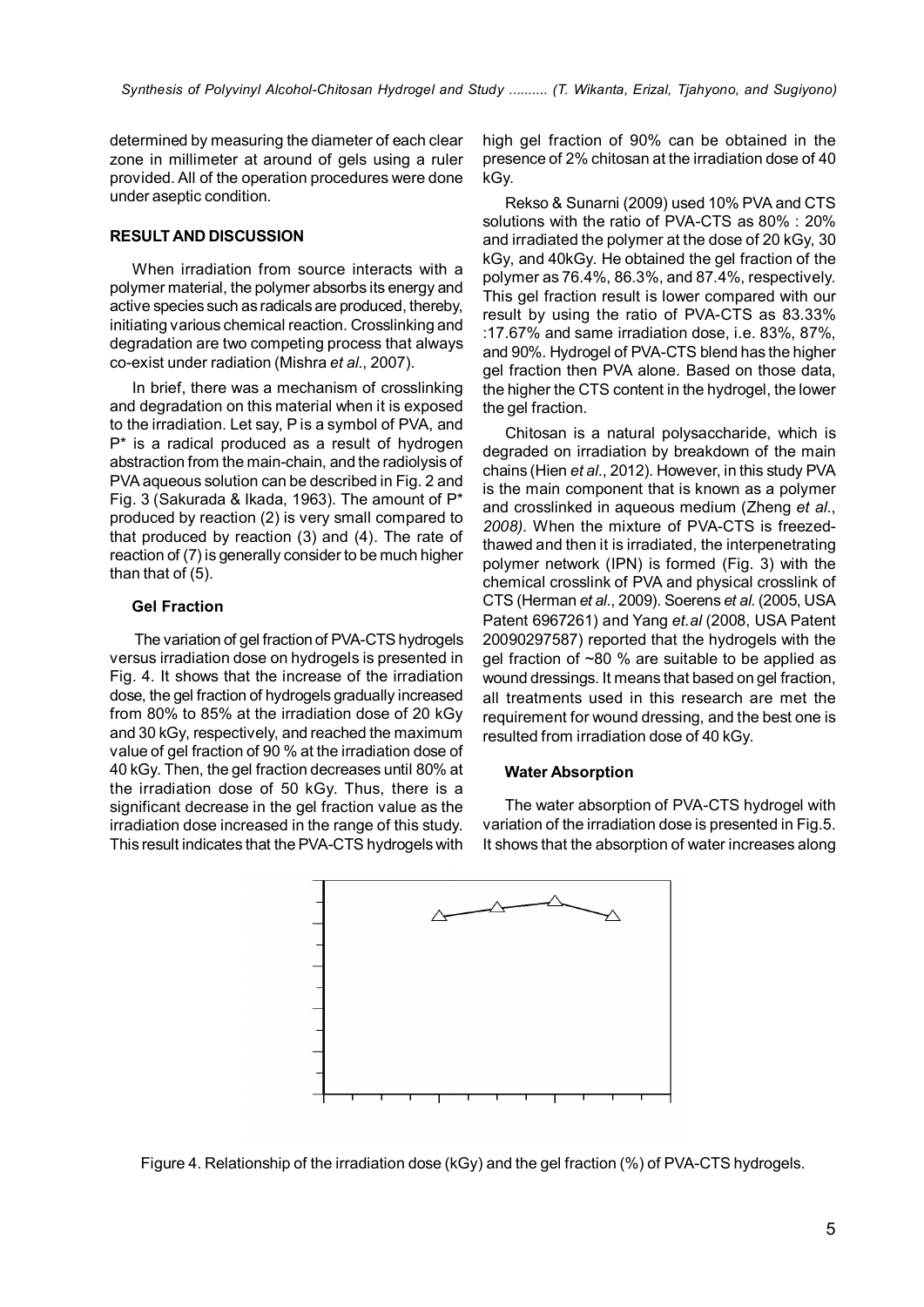$\frac{1}{2}$ 



Figure 5. Relationship of time (hours) and water absorption (%) of PVA-CTS hydrogel that was irradiated with different dose.

highest water absorption of  $\approx$  2.000% at the irradiation with the times howevers after 26 hours, it reached a limiting value which is an equilibrium condition. It was found that the water absorption of hydrogels was increasing in accordance with the increasing of the irradiation dose. All hydrogels were reached the equilibrium condition in 25 hours, i.e. 1.700%, 1.715%, 1.913%, and 2.036%, respectively, with the of 40 kGy and 50 kGy.

The water absorption of hydrogels may be supported by hydroxyl (OH) groups of PVA and amino (-NH<sub>2</sub>) groups of CTS which is interacted with water molecules through hydrogen bonding, and by the presence of porous network in the hydrogel. By increasing the irradiation dose, the crosslink density of PVA hydrogel increase, therefore the porosity of PVA hydrogel increase and the water diffusion into hydrogel increase. On the other hand, the increasing the irradiation dose the degradation of IPN CTS in the hydrogel increase, and the degradation product of its CTS was dissolved out of the hydrogel, and in turn due to the porosity of PVA hydrogel increase, the water absorption of hydrogel or water diffusion into hydrogel increase.

The PVA-CTS hydrogel prepared by gamma irradiation at the irradiation dose range of 40 kGy to 50 kGy has water absorption of  $\approx$  2.000%, it is equivalent to swelling ratio of 20 g/g. Thus, it indicates that this hydrogel absorb all the effusive wound exudates if it is used as wound dressing. Soeren *et al.* (2005) reported that the swelling ratio of hydrogel at value of 20 g/g is an ideal value to absorb an excess of wound exudates. According to Yang *et al*. (2008, USA Patent 20090297587) if the hydrogel has a water absorption value of 1/2 times lower of the ideal value,

on the applications of hydrogel as a wound dressing it is needed to change wound dressing very often at about every 2-3 days. Based on those statements, the hydrogel prepared by irradiation dose of 50 kGy is the most ideal one, and that of by 40 kGy is also ideally. In contrast, Rekso & Sunarni using PVA-CTS ratio as 80% : 20% reported that the higher the irradiation dose, the lower the water absorption of hydrogel, i.e. at the irradiation dose of 20 kGy, 30 Gy, and 40 kGy, got the water absorption as 166.1%, 104.6%, and 90.9%, respectively. This water absorption result is lower compared with our result by using the ratio of PVA-CTS as 83.33% : 17.67% and same irradiation dose, i.e. 1700%, 1715%, and 1913 %, respectively. Rekso & Sunarni the found the water absorption of hydrogel with the irradiation dose of 20 kGy, 30 Gy, and 40 kGy were decreased, i.e. 92.2%, 57.8%, and 54.5% at 2 hours and 104%, 72.5%, and 70.3% at 4 hours dipping in aquadest, respectively. Whilst, we got much higher result and were increased on the water absorption of hydrogel with the irradiation dose of 20 kGy, 30 Gy, and 40 kGy, i.e. 1.244%, 1.316%, and 1.475% at 2 hours and 1.332%, 1.384%, and 1.563% at 4 hours dipping in aquadest, respectively. The difference result probably because of mainly they used a PVA with lower molecular weight and also the chitosan with a lower molecular weight and degree of deacetylation, that it was not specified.

#### Water Evaporation

To examine the possibility of the hydrogel to be used as wound dressing, we investigate the water evaporation rate from hydrogel at the temperature of 30°C with 40% humidity. Result is presented in Fig.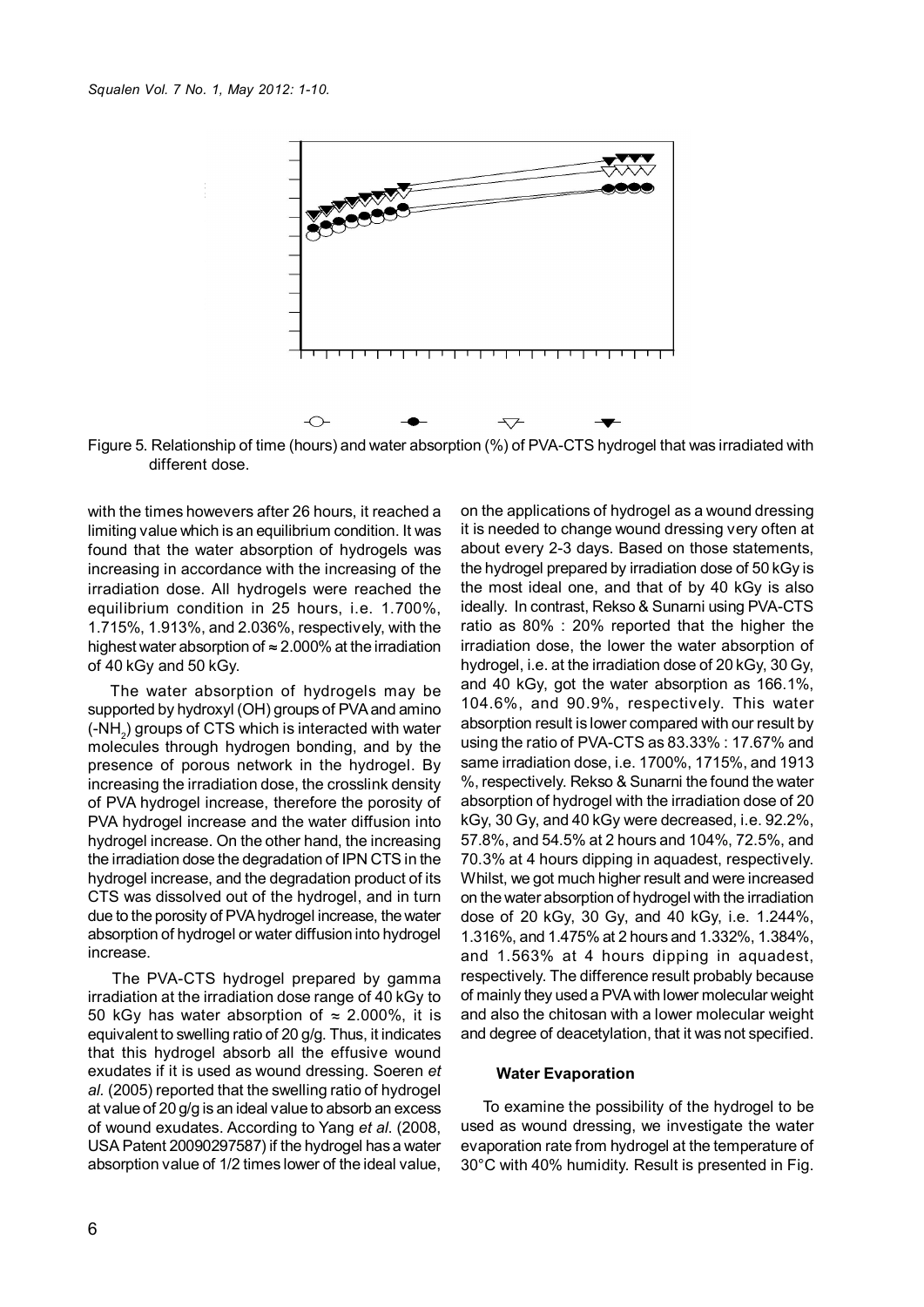6. The water evaporation rate from hydrogel irradiated at the dose of 50 kGy at the initial 1 hour was very slow ( $\sim$ 2%) and then increased very fast up to  $\sim$ 50 % at 24 hour. The water evaporation rate of hydrogel irradiated at the dose of 20 kGy, 30 kGy, 40 kGy, and 50 kGy were 43%, 39.13%, 44%, and 53%, respectively. The water evaporation rate of hydrogel irradiated by 20 kGy, 30 kGy, and 40 kGy are relatively

(Soerens & Malik, 2005; Yang *et al*., 2008). The relationship of elongation at break of PVA-CTS hydrogel with the irradiation dose is presented in Fig 7. The initial elongation at break of hydrogel with irradiation dose of 20 kGy is 245%. The elongation at break of hydrogel increased with increasing the irradiation dose from 20 kGy to 30 kGy, become 322%, and kept constant at 40 kGy (322%), and then decreased at 50 kGy, become 205%. It indicates that



Figure 6. Relationship of time and water evaporation rate of PVA-CTS hydrogel that was irradiated with different dose.

have same value, at about 40%, except irradiated by 50kGy is much higher.

It is known that swelling capacity can prevent the accumulation of wound exudates, and a smaller evaporation rate can avoid very often changing the wound dressing. Therefore, hydrogel prepared by irradiation dose of 20 kGy, 30 kGy, 40 kGy are suitable for wound dressing, and among of those, hydrogel irradiated by the dose of 30 kGy is the most suitable one. Whilst, hydrogel prepared by 50 kGy is the worse. Yang *et al.* (2008) reported that irradiation dose of 30 kGy is suitable irradiation dose for preparation of PVA-CTS hydrogel. They obtained that water evaporation rate of the PVA-CTS hydrogel was very fast (~100 %) for 6 hour standing at room temperature.

### Elongation at Break

Elongation at break is an important physical factor of hydrogel representing its flexibility when it is used for wound dressings. The aims of measurement on the elongation at break of hydrogel in this experiment was to get a supporting data for hydrogel product specification. Until now, there is no available reference related with the standard values of elongation at break for wound dressing. Generally, the more flexible of hydrogel the easier to follow the skin surface contour irradiation dose at range of 30-40 kGy is the optimum dose to get maximum value of the elongation at break of PVA-CTS hydrogel.

Decreasing of elongation at break of hydrogel at the irradiation dose more than of 40 kGy may be due to degradation of chitosan in the hydrogel matrix, distributed unhomogeneously and uncrosslinked with resulting a harder and less extensible hydrogel.

#### *In Vitro* Antibacterial Assay

In the biomedical field, the product used must be free of bacteria or has an antibacterial activity. Hydrogel prepared for wound dressing or biomedical application has to be sterilized or free of any microorganisms. Here, the PVA hydrogel with and without chitosan have been made by irradiation and were tested against many bacteria to confirm whether chitosan addition on PVA can improve the antibacterial activity of the PVA hydrogel or the product meet the requirement for biomedical application. The clear zones diameter formed as representing the inhibition activity of PVA-CTS hydrogel tested against 7 bacteria is presented in Table 1. The results showed that all the hydrogel containing chitosan (treatment) inhibited the growth of all the bacteria tested with bigger inhibition zone (7-8 mm) than PVA hydrogel without chitosan or negative control (6-7 mm). Comparing to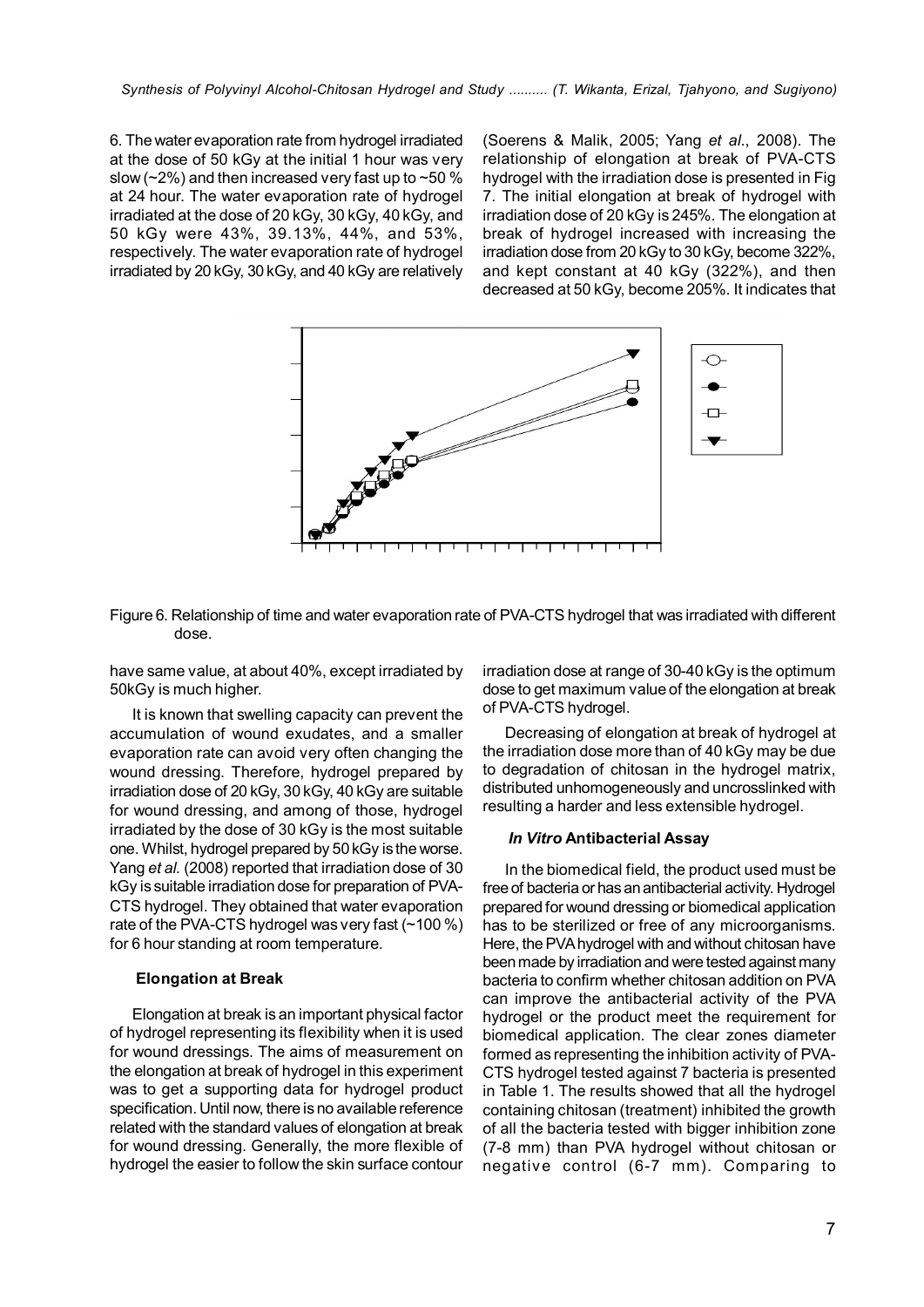

Figure 7. Relationship of irradiation dose (kGy) and elongation at break of PVA-CTS hydrogel.

Table 1. Antimicrobial activities of irradiated PVA-CTS hydrogel

### Notes:

Negative control were 1). PVA ( 20 kGy); 2). PVA (30 kGy); 3). (40 kGy); 4). PVA (50kGy); Treatments were 5). PVA-CTS (20 kGy); 6). PVA-CTS (30 kGy); 7). PVA-CTS (40 kGy); 8). PVA-CTS (50 kGy); Positive control was 9). Chloroamphenicol;

Disc diameter was 5 mm; Bacteria tester : *Ec = E. coli; Sa = Staphylococcus aureus; Bst = Bacillus stearothermophilus, Sty = Salmonella typhimurium; Sh = Streptococcus* sp*.; Pa = Pseudomonas aeroginosa; Bs = Bacillus subtilis;*

chloramphenicol as a positive control (8 mm), the antibacterial activity of PVA-CTS hydrogel (30 kGy and 40 kGy) have same potency (8 mm) with chloramphenicol. The antibacterial properties of hydrogel containing chitosan is due to a positive charge of the amino-group in chitosan that and it has the ability to bind to a negative charge in bacteria (Tsai & Su, 1999).

#### **CONCLUSION**

A series of PVA hydrogel containing chitosan were synthesized by combination of freeze-thawing and

irradiation technique and their properties were compared with PVA hydrogel without chitosan. Results showed that PVA-CTS hydrogels have high gel fraction (83-90%), high water absorption capacity (1.201- 1.441% in 1 hour; 1.700-2.036% in 25 hours), low water evaporation rate (43-53%), high elongation at break (205-322%), good antibacterial activity, and translucent appearance. Increasing the irradiation dose of 20 kGy until 50 kGy, will result in increased the gel fraction, increased the water absorption, relatively low and constant of water evaporation rate except at the dose of 50 kGy, increased elongation at break except at the dose of 50 kGy, and increased the antibacterial activity except at the dose of 50 kGy.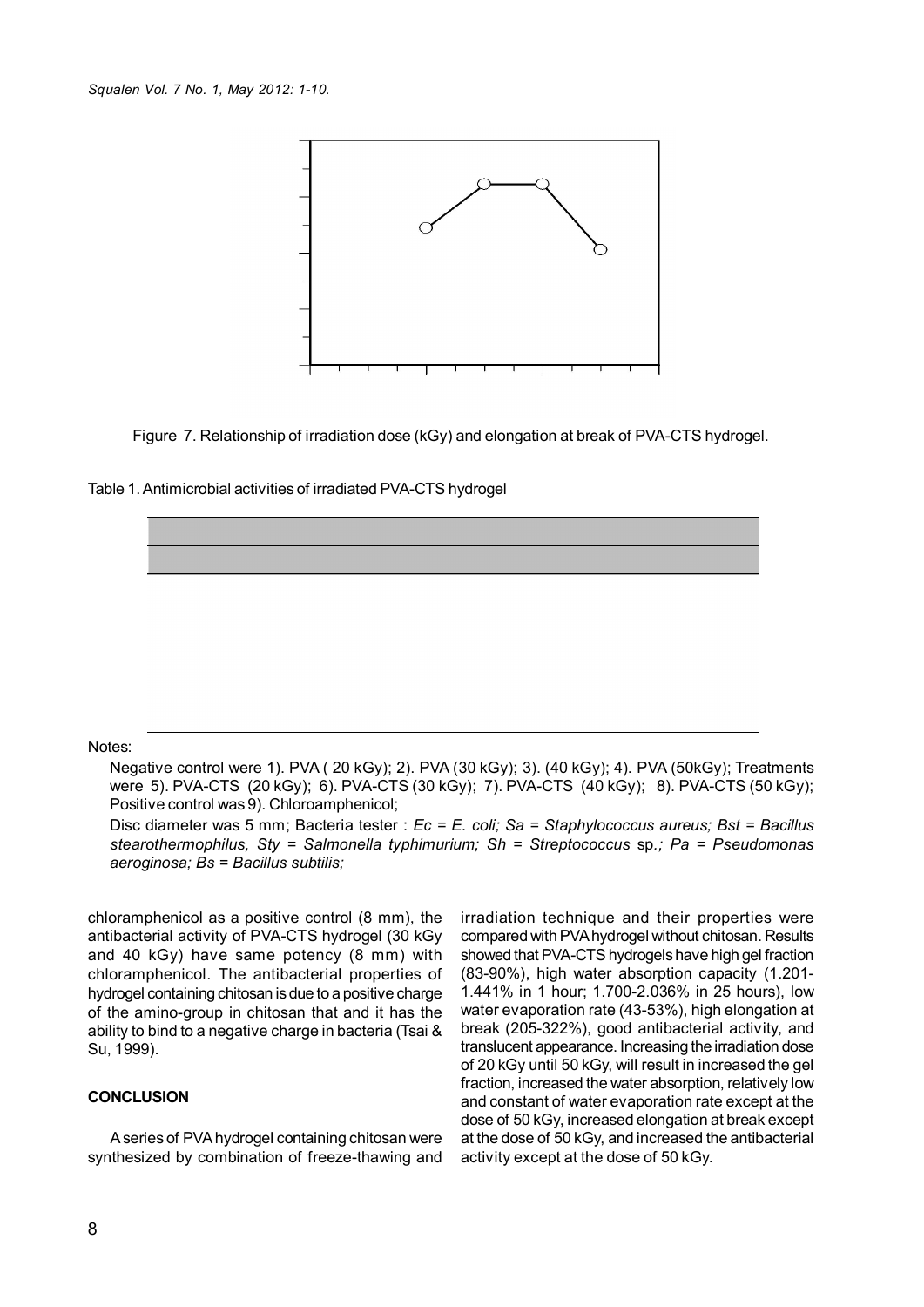*Synthesis of Polyvinyl Alcohol-Chitosan Hydrogel and Study .......... (T. Wikanta, Erizal, Tjahyono, and Sugiyono)*

All the PVA-CTS hydrogels showed an antibacterial activity against *E. coli*, *Staphylococcus aureus, Bacillus stearothermophilus, Salmonella typhimurium, Streptococcus sp., Pseudomonas aeroginosa, and Bacillus subtilis.* Based on all parameters measured, PVA-Chitosan hydrogels produced by irradiation dose of 40 kGy is the best one. In fact, the product of 30 kGy and 40 kGy has similar properties, hence from economical view point (time of irradiation, dose rate was 10 kGy/hour), the product of 30 kGy is more promising.

# ACKNOWLEDGMENT

The authors were grateful to colleagues at irradiation facilities PATIR-BATAN which has been providing the samples irradiation and to Prof. Ir. Sugiarto Danu for his valuable comments and discussions, and to Miss Umi Rahayu at Research and Development Center for Marine and Fisheries Product Processing and Biotechnology for her valuable help on the antibacterial assay.

### **REFERENCES**

- Anonymous. 2006. Handbook of Pharmaceutical Excipients. In: Rowe, R.C., Sheskey, P.J., and Owen, S.C. (Eds), 5<sup>th</sup> eds. American Pharmaceutical Association, Pharmaceutical Press, Washington, USA. p. 234–239.
- Bajpai, A.K. and Saini, R. 2005. Preparation and characterization of biocompatible spongy cryogels of poly (vinyl alcohol)-gelatin and study of water sorption behavior. *Polymer International.* 54 (9): 1124–1233.
- Barndl, F., Kastner, F., Ruth, M.G., Blunk, T., Tebmar, J., Gopferich, A. 2010. Hydrogel-based drug delivery systems: Comparison of drug diffusivity and release kinetics. *J. Control Release*. 142, 221–228.
- Cheng, L., Muller, S.J., and Radke, C.J. 2004. Wettability of silicone-hydrogel contact lenses in the presence of tear-film components. *Curr. Eye Res.* 28: 93–108.
- Dillehay, S.M. and Miller, M.B. 2007. Performance of Lotrafilcon B silicone hydrogel contact lenses in experienced low-Dk/t daily lens wearers. *Eye Contact Lens.* 33: 272–277.
- Erizal and Chosdu, R. 2009. Thermoresponsive Hydrogel of Poly vinyl Alcohol (PVA)-co-N-isopropyl Acrylamide (NIPAAM) Prepared by γ-Radiation As A Matrix Pumping/On-Off System. *Indonesian Journal of Chemistry.* 9 (1): 19–27.
- Erizal and Abidin, Z. 2011. Sintesis hidrogel campuran poli(vinil alcohol) (PVA)-Natrium Alginat dengan kombinasi beku-leleh dan radiasi gamma untuk bahan pembalut luka. *A Scientific Journal for the Applications of Isotopes and radiation.* 7 (1): 21–28.
- Erizal, Abidin, Z., Deswita, and Sudirman. 2011. Superabsorben Poli(akrilamida-ko-Asam Akrilat)- Kitosan Hasil Iradiasi Gamma Untuk adsorpsi

IonLogam Cu2+ dan Fe 3+, *Jurnal Sains Materi Indonesia.* 12 (3): 168–174.

- Goosen, M.F.A.1997. *Application of Chitin and Chitosan.* Technomic Publishing Co. Inc, Pennsylvania, USA. 336 pp.
- Herman, S.M., Ezequiel, de S., Costa, Alexandra, A.P., Mansur, Figueiredo, E., and Stancioli, B. 2009. Cytocompatibility evaluation in cell-culture systems of chemically crosslinked chitosan/PVA hydrogels. *Materials Science and Engineering*. C 29(5): 1574– 1583.
- Hien N.Q., Phu, D.V., Duy, N.N., and Lan, N.T.K. 2012. Degradation of chitosan in solution by gamma irradiation in the presence of hydrogen peroxide. *Carbohydrate Polymers.* 87 (1): 935–938.
- Hoarea, T.R. and Kohaneb, D.S., 2008. Hydrogels in drug delivery: Progress and challenges. *Polymer.* 49: 1993–2007.
- Liu, X.F., Guan, Y.L., Yang, D.Z., Zhi, Li., and Yao, K.D. 2001. Antibacterial Action of Chitosan and Carboxymethylated Chitosan. *J. Applied Polymer Sci.* 79: 1324–1335.
- Lopergolo, L.C., Lugao, A.B., and Catalaini, L.H. 2002. Development of a poly (N-vinyl-2-pyrrolidone)/ poly(ethylene glycol) hydrogel membrane reinforced with methyl methacrylate-grafted polypropylene fibers for possible use as wound dressing. *J. of Appl. Polym. Sci*. 86 (3): 662–666.
- Tombs, M.P. and Harding, S.E. 1998. *An Introduction to Polysaccharide Biotechnology.* Taylor and Francis, UK. p. 147–149.
- Mishra, S., Bajpai, R., Katare, R., and Bajpai, A.K. 2007. Radiation induced crosslinking effect on semiinterpenetrating polymer networks of poly(vinyl alcohol). *eXPRESS Polymer Letters.* 1 (7): 407–415.
- Nho, Y.C. and Park, K.R. 2002. Preparation and properties of PVA/PVP hydrogels containing chitosan by radiation. *J. of Appl. Polym. Sci.* 85 (8): 1787–1794.
- Nugent, M.J.D., Hanley, A., Tomkins, P.T., and Higginbotham, C.L. 2005. Investigation of a novel freeze-thaw process for the production of drug delivery hydrogels. *Journal of Materials Science-Materials in Medicine.* 16 (12): 1149–1158.
- Pai, K., Banthia, A.K., and Mayumdar, D.K. 2006. Starch based hydrogel with potential as artificial skin. *J. Biol. Res.* 9: 23–29.
- Panos, I., Acosta, N., and Heras, A. 2008. New drug delivery systems based on chitosan. *Current Drug Discovery Technologies* 5: 333–341.
- Park, J.E. and Barbul, A. 2004. Understanding the role of immune regulation in wound healing. *Am. J. Surg.* 187: 511–516.
- Rekso, G.T. and Sunarni, A., 2009. The characteristic of polyvinyl alcohol–chitosan hydrogel produced by gamma ray irradiation. *Indonesian Journal of Materials Science.* 10 (3): 213–217.
- Risbud, M., Hardikar, A., and Bhonde, R. 2000. Growth modulation of fibroblast by chitosan-polyvinyl pyrrolidone hydrogel: Implication for wound management. *J. Bio.Sci*. 25 (1): 25–31.